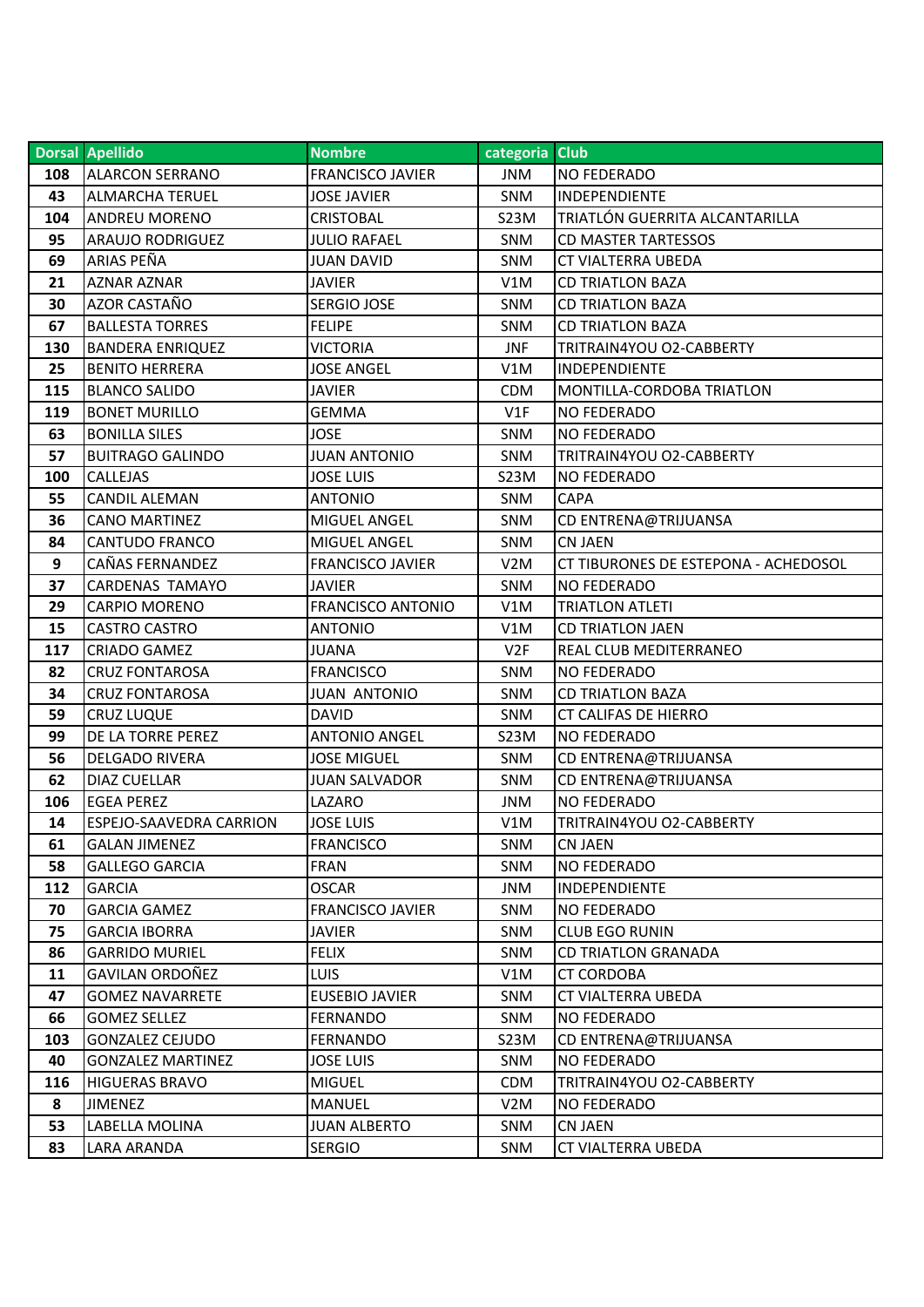| 110                     | LENDINEZ GARCIA          | <b>ANTONIO JESUS</b>     | <b>JNM</b>        | CD ENTRENA@TRIJUANSA           |
|-------------------------|--------------------------|--------------------------|-------------------|--------------------------------|
| 91                      | <b>LEON CANO</b>         | <b>ANTONIO</b>           | SNM               | <b>NO FEDERADO</b>             |
| 41                      | <b>LERMA CAMONS</b>      | <b>FRANCISCO</b>         | <b>SNM</b>        | <b>NO FEDERADO</b>             |
| 89                      | LIETOR COLMENERO         | <b>JUAN CARLOS</b>       | <b>SNM</b>        | <b>NO FEDERADO</b>             |
| 111                     | <b>LOPEZ BENAVIDES</b>   | <b>JUAN</b>              | <b>JNM</b>        | <b>CLUB EGO RUNIN</b>          |
| 114                     | LOPEZ CASANOVA           | <b>ALBERTO</b>           | <b>CDM</b>        | MONTILLA-CORDOBA TRIATLON      |
| 20                      | LOPEZ JURADO             | <b>JOSE ANTONIO</b>      | V1M               | <b>NO FEDERADO</b>             |
| 72                      | LOPEZ MAGAN              | <b>JOSE MARIA</b>        | <b>SNM</b>        | <b>TRIATOMIX MBIKES</b>        |
| 38                      | LOPEZ SANCHEZ            | <b>JOSE FLORENCIO</b>    | <b>SNM</b>        | <b>INDEPENDIENTE</b>           |
| 109                     | <b>LOPEZ VELA</b>        | <b>MARIO</b>             | <b>JNM</b>        | <b>NO FEDERADO</b>             |
| 54                      | <b>MANGAS LOPEZ</b>      | <b>MANUEL</b>            | <b>SNM</b>        | <b>CD MASTER TARTESSOS</b>     |
| 81                      | <b>MARQUEZ GRUESO</b>    | <b>FRANCISCO JOSE</b>    | <b>SNM</b>        | <b>CT CALIFAS DE HIERRO</b>    |
| 129                     | <b>MARTINEZ GARCIA</b>   | <b>MACARENA</b>          | S <sub>2</sub> 3F | INDEPENDIENTE                  |
| 98                      | <b>MARTINEZ LOPEZ</b>    | <b>DANIEL</b>            | S23M              | <b>NO FEDERADO</b>             |
| 87                      | <b>MARTINEZ MARTINEZ</b> | <b>CARLOS</b>            | <b>SNM</b>        | DISANLUZ AD ELIOCROCA TRIATLÓN |
| 23                      | <b>MARTINEZ MARTINEZ</b> | <b>JAVIER</b>            | V1M               | <b>NO FEDERADO</b>             |
| 76                      | <b>MARTINEZ MARTINEZ</b> | RAUL                     | <b>SNM</b>        | DISANLUZ AD ELIOCROCA TRIATLÓN |
| 50                      | <b>MARTTINEZ CASAS</b>   | <b>JAIME</b>             | SNM               | TRITRAIN4YOU O2-CABBERTY       |
| 42                      | <b>MELLADO GONZALEZ</b>  | <b>MARIO JESUS</b>       | <b>SNM</b>        | CT VIALTERRA UBEDA             |
| 126                     | <b>MESAS SILES</b>       | Mª SALUD                 | <b>SNF</b>        | <b>CT CALIFAS DE HIERRO</b>    |
| 46                      | <b>MOLINA ROMERO</b>     | <b>ALBERTO</b>           | <b>SNM</b>        | <b>NO FEDERADO</b>             |
| 92                      | <b>MORALES PEREZ</b>     | <b>GABRIEL</b>           | <b>SNM</b>        | CD ATLETISMO LA ANTORCHA       |
| 33                      | MORENO LOZANO            | <b>JUAN</b>              | <b>SNM</b>        | <b>NO FEDERADO</b>             |
| 24                      | MORENO MUÑOZ             | <b>JUAN</b>              | V1M               | <b>CT VIALTERRA UBEDA</b>      |
| $\overline{2}$          | MULERO SANCHEZ           | PEDRO ALFONSO            | V <sub>2</sub> M  | DISANLUZ AD ELIOCROCA TRIATLÓN |
| 123                     | MUÑOZ FUERTES            | <b>ROCIO</b>             | <b>SNF</b>        | CT RINCON DE LA VICTORIA       |
| 39                      | MUÑOZ GUILLEN            | <b>ANTONIO LUIS</b>      | <b>SNM</b>        | <b>NO FEDERADO</b>             |
| 28                      | MUÑOZ MARTINEZ           | <b>ANTONIO</b>           | V1M               | <b>INDEPENDIENTE</b>           |
| 52                      | MUÑOZ ROMERO             | <b>JAVIER</b>            | <b>SNM</b>        | <b>CT MORON</b>                |
| 101                     | <b>NORMAN LARA</b>       | <b>JOSE CARLOS</b>       | S23M              | INDEPENDIENTE                  |
| 97                      | <b>ORTEGA ANDREU</b>     | <b>JAVIER</b>            | S23M              | <b>CDUPV TRIATLÓ</b>           |
| 102                     | <b>ORTEGA RODRIGUEZ</b>  | <b>VICTOR</b>            | S23M              | <b>NO FEDERADO</b>             |
| 22                      | PALOMO RUANO             | <b>FRANCISCO DE ASIS</b> | V1M               | <b>NO FEDERADO</b>             |
| 68                      | PASCUAL PEREZ            | <b>DANIEL</b>            | <b>SNM</b>        | <b>NO FEDERADO</b>             |
| 6                       | PEREZ BOGAS              | <b>MANUEL TOMAS</b>      | V2M               | AD ULTRA FONDO GUADIX          |
| 65                      | PEREZ LEDESMA            | <b>JOSE LUIS</b>         | SNM               | <b>CD POSEIDON</b>             |
| 128                     | PEREZ RUBIO              | <b>LOURDES</b>           | S <sub>2</sub> 3F | AD ULTRA FONDO GUADIX          |
| 121                     | PINEDA LUQUE             | <b>ALICIA</b>            | <b>SNF</b>        | CD ENTRENA@TRIJUANSA           |
| $\overline{\mathbf{z}}$ | PINEDA LUQUE             | <b>FERNANDO</b>          | V <sub>2</sub> M  | CD ENTRENA@TRIJUANSA           |
| 122                     | PINEDA LUQUE             | <b>SUSANA</b>            | <b>SNF</b>        | CD ENTRENA@TRIJUANSA           |
| 64                      | PRIETO LOPEZ             | <b>EDUARDO</b>           | SNM               | <b>MOTOR BAEZA - FORD</b>      |
| 113                     | PULIDO ZAFRA             | <b>MANUEL</b>            | <b>CDM</b>        | <b>CN JAEN</b>                 |
| 74                      | <b>QUESADA FARRERONS</b> | <b>XAVIER</b>            | SNM               | <b>NO FEDERADO</b>             |
| 17                      | <b>QUIROS ESTEPA</b>     | <b>DAVID</b>             | V1M               | <b>NO FEDERADO</b>             |
| 90                      | RAMOS NOGUERAS           | <b>JOSE MANUEL</b>       | <b>SNM</b>        | <b>NO FEDERADO</b>             |
| 12                      | RAMOS RAMIREZ            | <b>EDUARDO</b>           | V1M               | <b>NO FEDERADO</b>             |
| 79                      | RASO MORENO              | <b>VICTORIANO</b>        | SNM               | TRITRAIN4YOU O2-CABBERTY       |